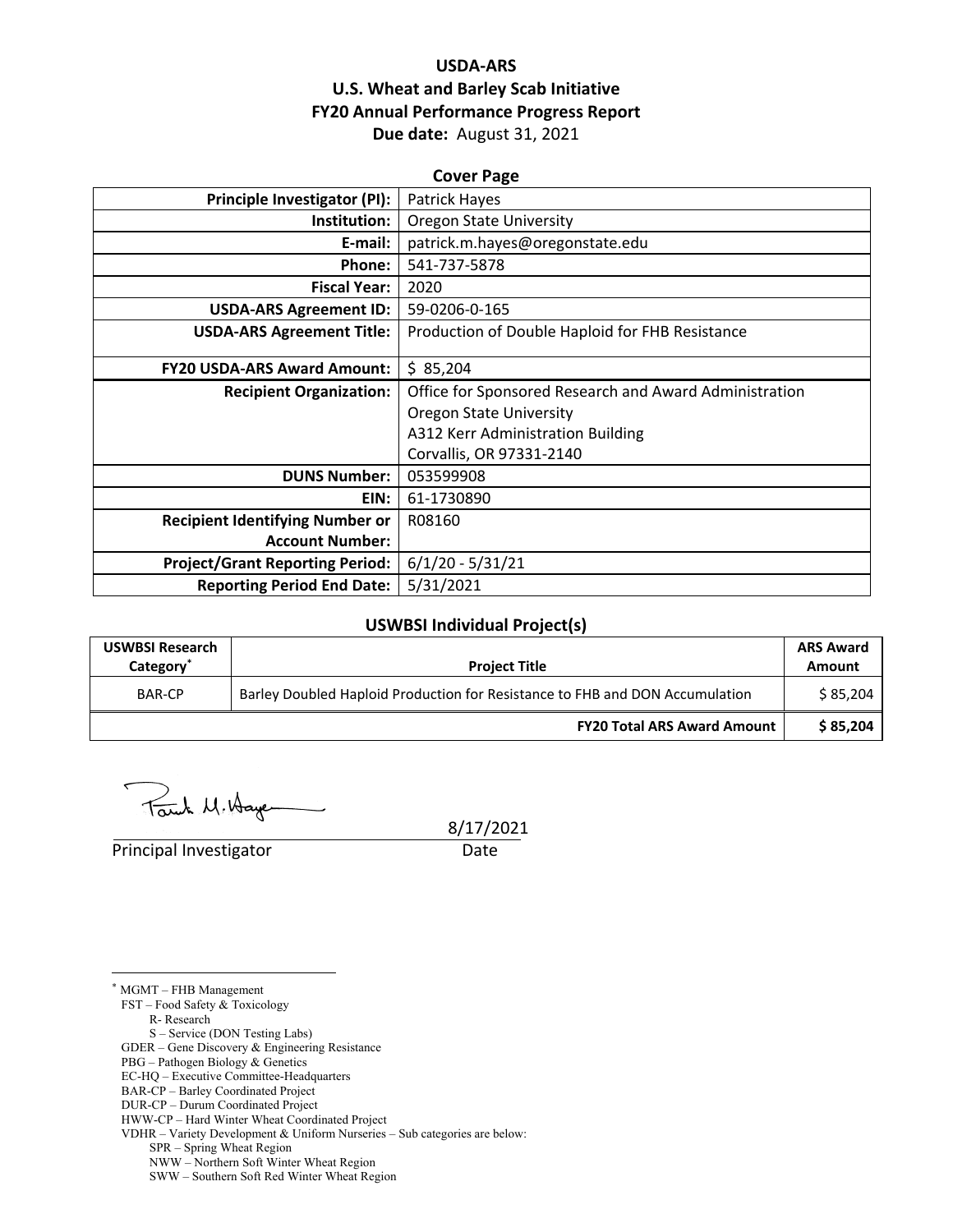**Project 1:** *Barley Doubled Haploid Production for Resistance to FHB and DON Accumulation*

## **1. What are the major goals and objectives of the research project?**

Our overall project goal is to continue to assist researchers in increasing the efficiency with which researchers they identify and deploy genes and QTLs that contribute to reduction in the losses caused by Fusarium head blight (FHB). This can be achieved by developing doubled haploid (DH) germplasm from the F1s of cross combinations identified by collaborating breeders. DH's ‐ being complete homozygotes – are immortal reference genetic stocks (IGSs) that provide unequivocal genotyping and phenotyping data. We will also implement speed breeding as an alternative path for achieving a rapid approach to homozygosity, when germplasm is recalcitrant in the DH production process and/or when marker‐assisted selection will be useful in segregating generations.

## Our project objectives were to:

- 1. Produce  $\sim$  2,000 plantlets from the F1 donor plants.
- 2. Based on past experience,  $\approx$  2,000 plantlets will produce  $\approx$  1,000 DH plants.
- 3. Submit lyophilized tissue from these DH to the USDA‐ARS Western Regional Small Grains Genotyping Laboratory (USDA‐ARS WRSGGL) at Pullman, WA for genotyping.
- 4. Produce seed from the DH and ship seed to cooperators, who will then be empowered by accessing DH-IGSs and with real-time genotype data.
- 5. Pilot development of one speed breeding population of recombinant inbred lines (RILs), via single seed descent, through the F4 generation.

## Our plan to accomplish goals was:

- 1. Receive F1 seed no later than August 1 from the collaborating research group(s) identified by the CP Steering Committee (CPSC) as having the greatest potential to have economic impact and to contribute to the fundamental body of knowledge.
- 2. Grow F1 donor plants.
- 3. Produce  $\sim$  2,000 plantlets from the F1 donor plants.
- 4. Produce  $\sim$  1,000 DHs.
- 5. Lyophilize leaf tissue from the DHs and send to the USDA-ARS WRSGGL for genotyping.
- 6. Ship DH and/or seed of RILs to cooperators.
- **2. What was accomplished under these goals or objectives?** *(For each major goal/objective, address these three items below.)*

## **a) What were the major activities?**

The following F1s were received and used for DH production: DH120304/Mateo (C1); Oregon State University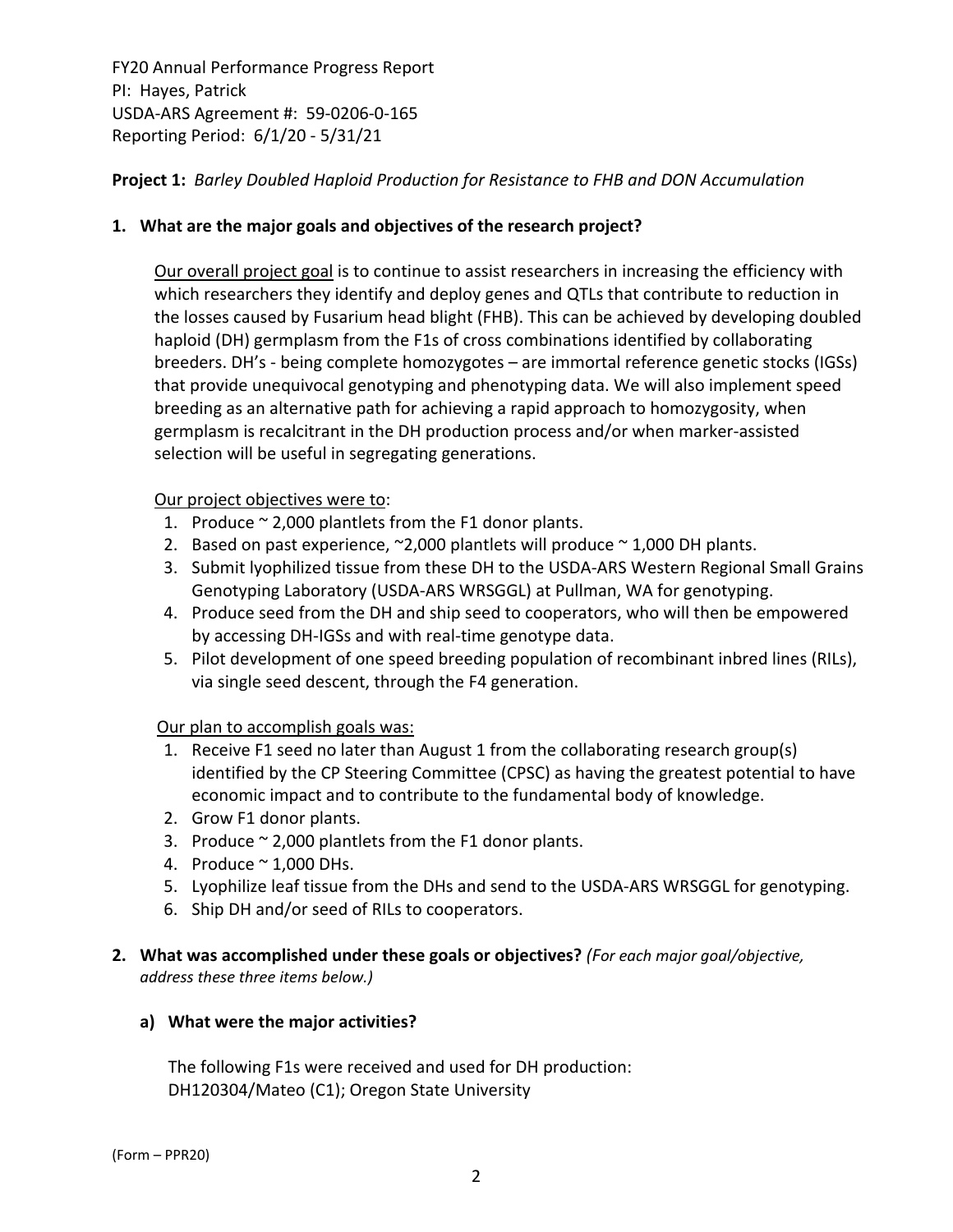> DH142000/Mateo (C2); Oregon State University  DH140963/Mateo (C3); Oregon State University  Francine/B9K62 (C4); University of California, Davis Somerset/DH141225 (C5); Oregon State University

Number of green plantlets produced per F1 and the number of green plantlets per tiller (in parentheses): 

**76; (2.62/tiller)** DH120304/Mateo  **838; (9.10/tiller)** DH142000/Mateo **275; (8.59/tiller)** DH140963/Mateo **153; (0.86/tiller)** Francine/B9K62 **939; (7.95/tiller)** Somerset/DH141225 Total green plantlets **2,281** 

Number of transplants from which tissue was collected for genotyping: (on‐going until 9/2021) C1: 41 C2: 498 C3: 155 C4: 43 C5: 223 Total tissue samples collected: **960**

## **b) What were the significant results?**

We exceeded the goal of 2,000 plantlets. Collected tissue from 960 transplants for genotyping at USDA‐ARS, WRSGGL. On target to produce goal of 1,000 DHs. Produced 219 F5 RILs from a cross that was recalcitrant in DH production.

## **c) List key outcomes or other achievements.**

Expected DH efficiencies for all crosses except Francine/B9K62; alternative generation advance discussed with PI. They chose to take only the available DH and not wait for speed breeding.

## **3. Was this research impacted by the COVID‐19 pandemic (i.e. university shutdowns and/or restrictions, reduced or lack of support personnel, etc.)? If yes, please explain how this research was impacted or is continuing to be impacted.**

COVID imposed challenges, but the staff surmounted them.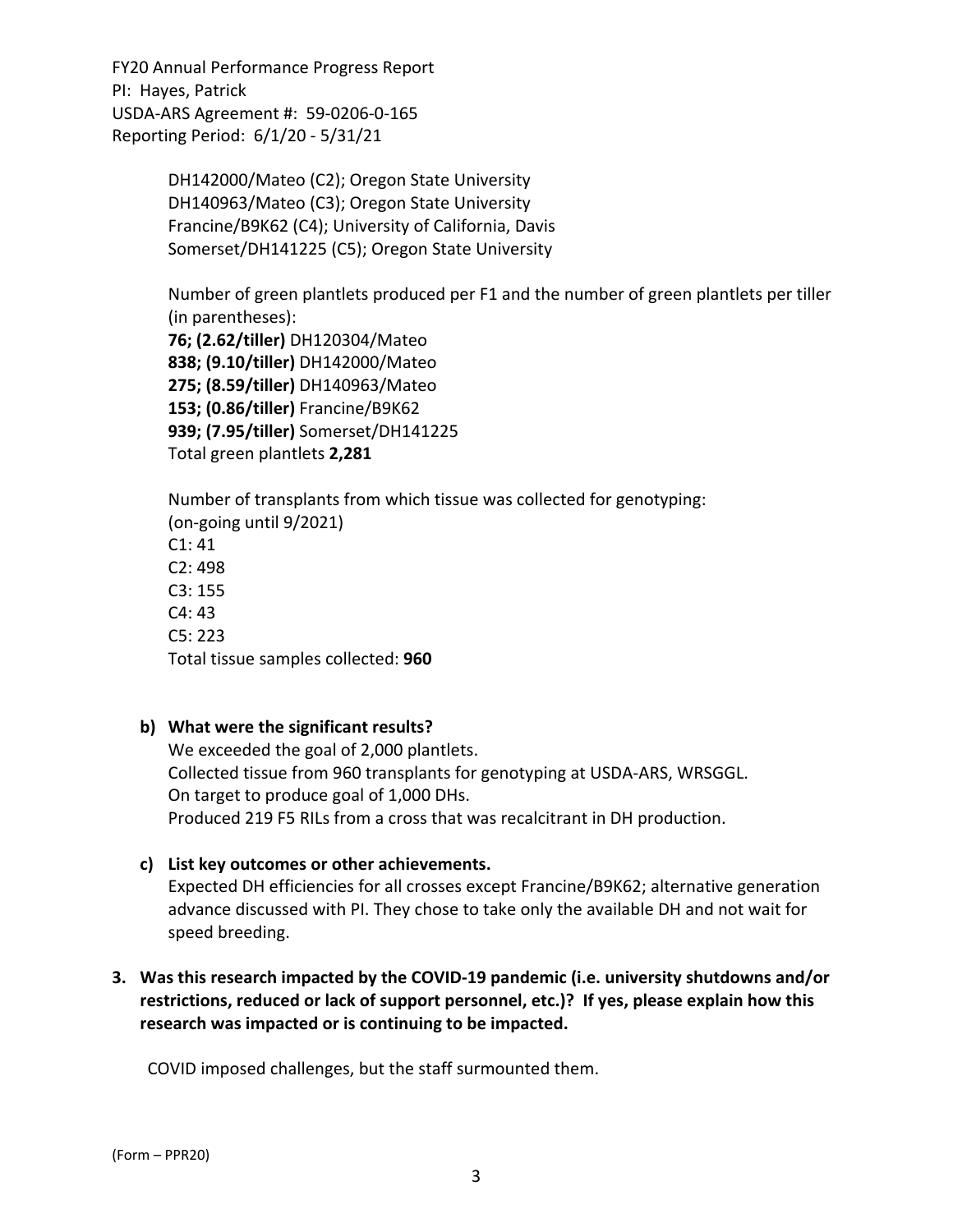## **4. What opportunities for training and professional development has the project provided?**

Professional expertise enhanced, but COVID constrained personal interactions.

## **5. How have the results been disseminated to communities of interest?**

Tissue shipped for genotyping; seed shipped to cooperators.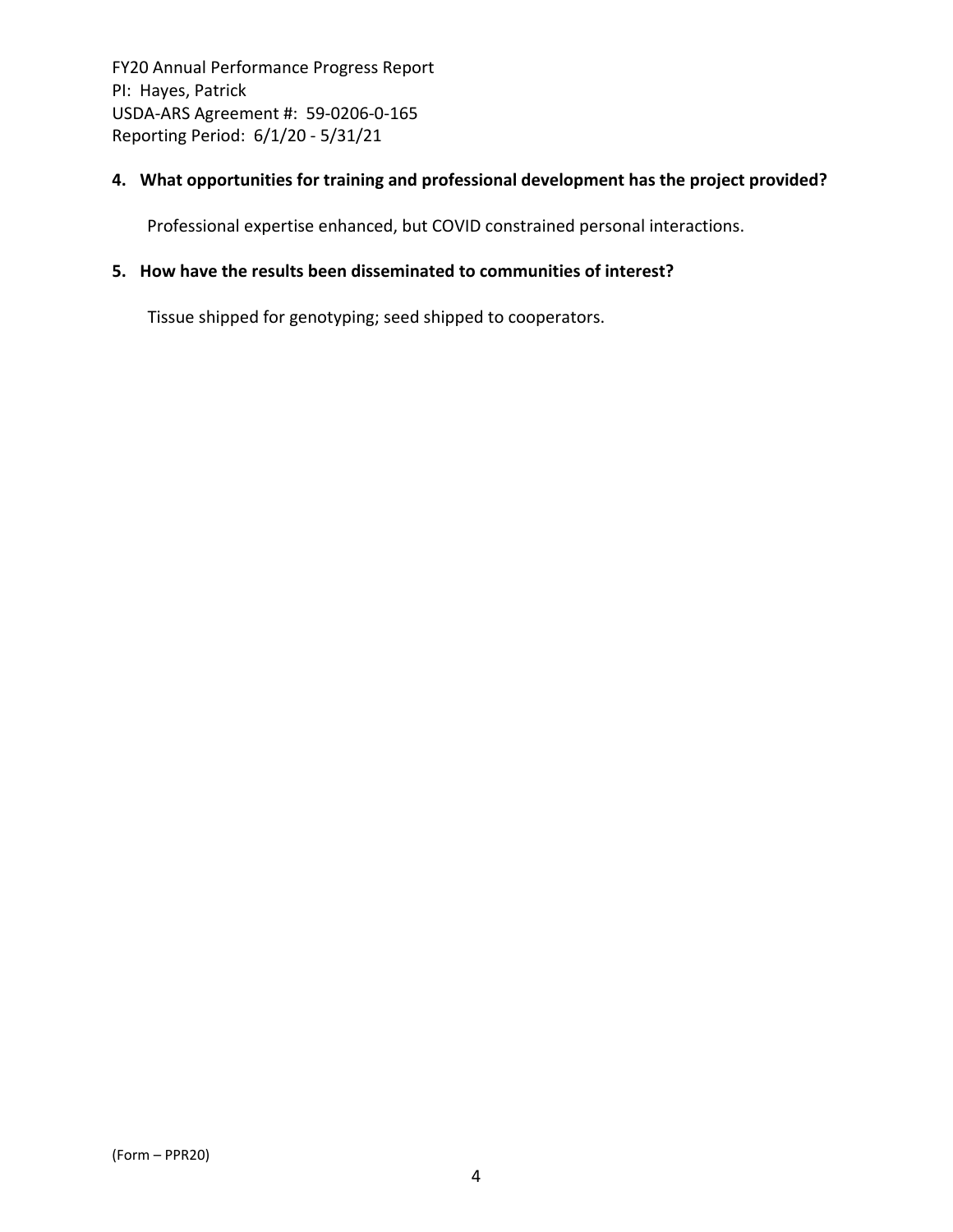## **Training of Next Generation Scientists**

**Instructions:** Please answer the following questions as it pertains to the FY20 award period (6/1/20 ‐ 5/31/21). The term "support" below includes any level of benefit to the student, ranging from full stipend plus tuition to the situation where the student's stipend was paid from other funds, but who learned how to rate scab in a misted nursery paid for by the USWBSI, and anything in between.

**1. Did any graduate students in your research program supported by funding from your USWBSI grant earn their MS degree during the FY19 award period?**  $\Box$ Yes  $\boxtimes$ No  $\Box$  Not Applicable

**If yes, how many?** Click to enter number here.

**2. Did any graduate students in your research program supported by funding from your USWBSI grant earn their Ph.D. degree during the FY19 award period?**

 $\Box$ Yes  $\boxtimes$ No  $\Box$  Not Applicable

**If yes, how many?** Click to enter number here.

**3. Have any post docs who worked for you during the FY19 award period and were supported by funding from your USWBSI grant taken faculty positions with universities?**  $\Box$ Yes  $\boxtimes$ No  $\Box$  Not Applicable

**If yes, how many?** Click to enter number here.

**4. Have any post docs who worked for you during the FY19 award period and were supported by funding from your USWBSI grant gone on to take positions with private ag‐ related companies or federal agencies?**

 $\square$ Yes  $\square$ No  $\square$  Not Applicable

**If yes, how many?** Click to enter number here.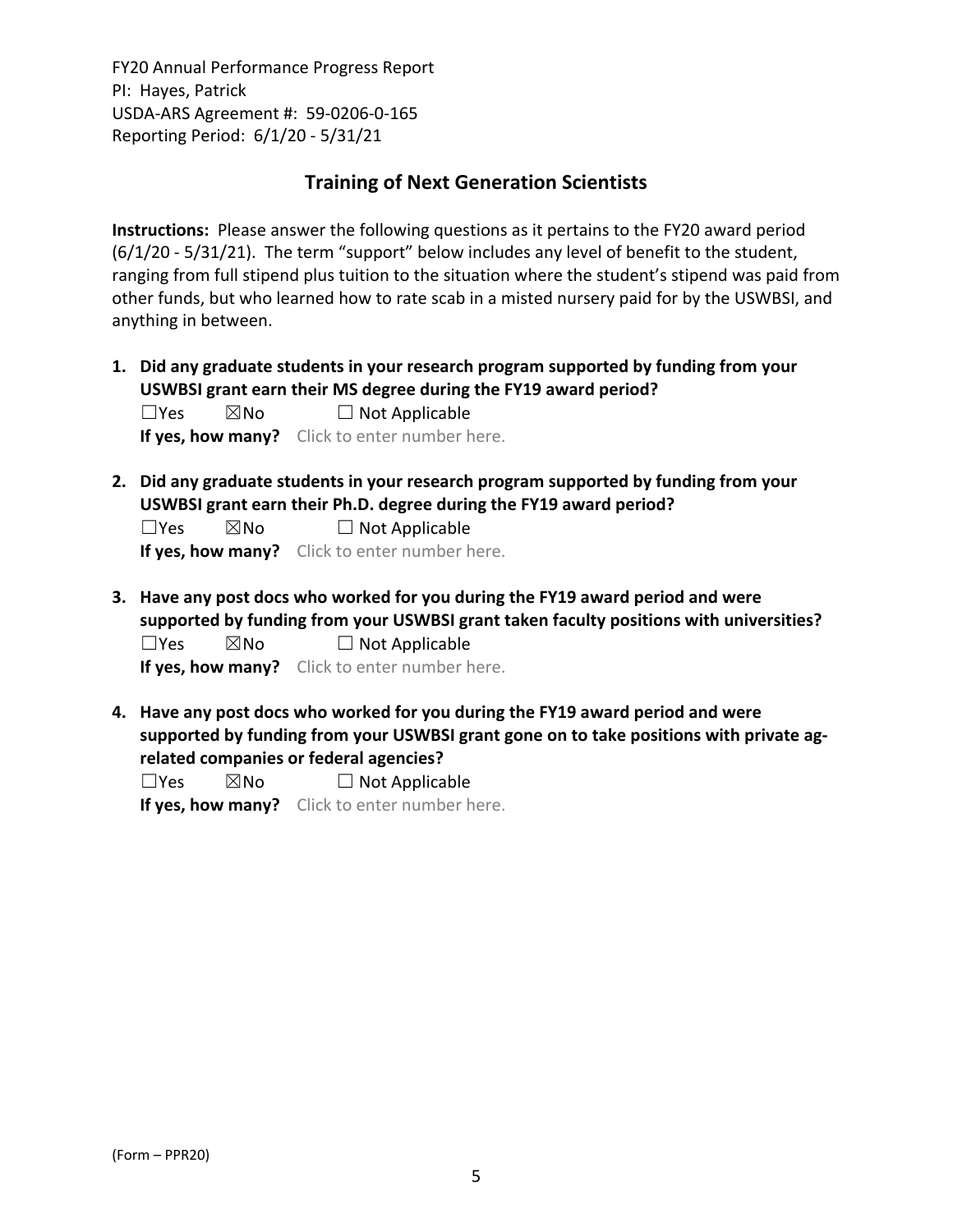# **Release of Germplasm/Cultivars**

**Instructions:** In the table below, list all germplasm and/or cultivars released with full or partial support through the USWBSI during the FY20 award period (6/1/20 - 5/31/21). All columns must be completed for each listed germplasm/cultivar. Use the key below the table for Grain Class abbreviations. 

| <b>Name of Germplasm/Cultivar</b> | <b>Grain Class</b>    | <b>FHB Resistance</b>                                  | <b>FHB</b><br>Rating<br>$(0-9)$ | Year<br><b>Released</b> |
|-----------------------------------|-----------------------|--------------------------------------------------------|---------------------------------|-------------------------|
| N/A                               | Select Grain<br>Class | Select what represents<br>your most resistant<br>check | Enter as<br>text 0-9<br>rating  | Select Year             |
| Click here to enter text.         | Select Grain<br>Class | Select what represents<br>your most resistant<br>check | Enter as<br>text 0-9<br>rating  | Select Year             |
| Click here to enter text.         | Select Grain<br>Class | Select what represents<br>your most resistant<br>check | Enter as<br>text 0-9<br>rating  | Select Year             |
| Click here to enter text.         | Select Grain<br>Class | Select what represents<br>your most resistant<br>check | Enter as<br>text 0-9<br>rating  | Select Year             |
| Click here to enter text.         | Select Grain<br>Class | Select what represents<br>your most resistant<br>check | Enter as<br>text 0-9<br>rating  | Select Year             |
| Click here to enter text.         | Select Grain<br>Class | Select what represents<br>your most resistant<br>check | Enter as<br>text 0-9<br>rating  | Select Year             |
| Click here to enter text.         | Select Grain<br>Class | Select what represents<br>your most resistant<br>check | Enter as<br>text 0-9<br>rating  | Select Year             |
| Click here to enter text.         | Select Grain<br>Class | Select what represents<br>your most resistant<br>check | Enter as<br>text 0-9<br>rating  | Select Year             |
| Click here to enter text.         | Select Grain<br>Class | Select what represents<br>your most resistant<br>check | Enter as<br>text 0-9<br>rating  | Select Year             |
| Click here to enter text.         | Select Grain<br>Class | Select what represents<br>your most resistant<br>check | Enter as<br>text 0-9<br>rating  | Select Year             |
| Click here to enter text.         | Select Grain<br>Class | Select what represents<br>your most resistant<br>check | Enter as<br>text 0-9<br>rating  | Select Year             |
| Click here to enter text.         | Select Grain<br>Class | Select what represents<br>your most resistant<br>check | Enter as<br>text 0-9<br>rating  | Select Year             |
| Click here to enter text.         | Select Grain<br>Class | Select what represents<br>your most resistant<br>check | Enter as<br>text 0-9<br>rating  | Select Year             |
| Click here to enter text.         | Select Grain<br>Class | Select what represents<br>your most resistant<br>check | Enter as<br>text 0-9<br>rating  | Select Year             |

NOTE: Leave blank if you have nothing to report or if your grant did NOT include any VDHR-related projects.

**NOTE:** List the associated release notice or publication under the appropriate sub-section in the 'Publications' section of the FPR.